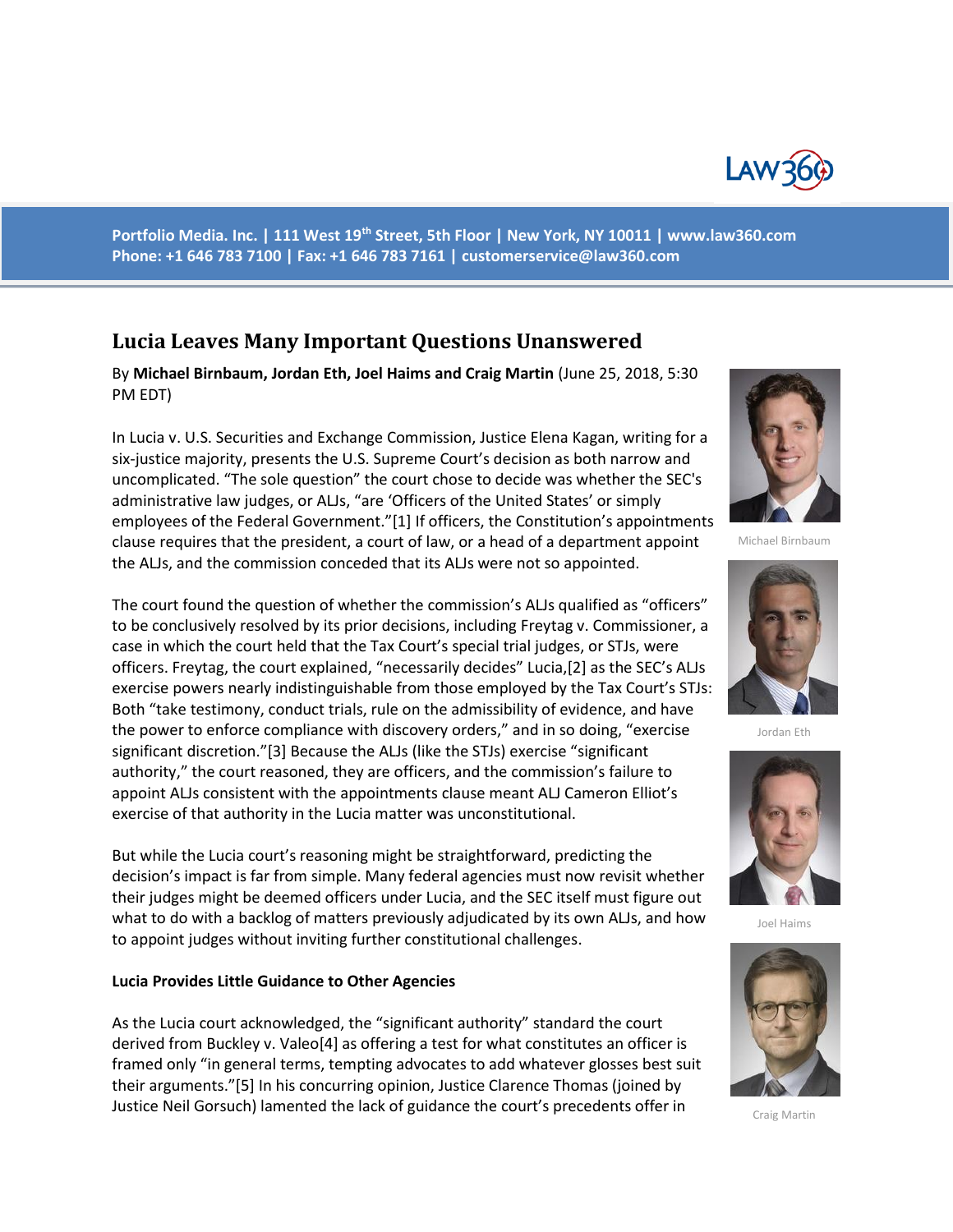determining precisely what constitutes "significant authority" and argued that all federal civil officials with a "responsibility for an ongoing statutory duty" should be deemed "officers."[6] But the majority not only rejected Justice Thomas's test, it declined to offer one of its own, stating: "[M]aybe one day we will see a need to refine or enhance the test Buckley set out so concisely," "[b]ut that day is not this one."[7]

As Justice Sonia Sotomayor argued in a dissent joined by Justice Ruth Bader Ginsburg, the court's "lack of guidance is not without consequence," as the confusion it creates as to which other agencies' judges should be deemed officers "can undermine the reliability and finality of proceedings and result in wasted resources."[8] Indeed, other federal agencies whose judges exercise some, but not all, of the authority employed by SEC ALJs are left to guess whether their judges must be appointed consistent with the appointments clause. Given the high price of an agency guessing wrong, federal agencies employing administrative judges with powers remotely approaching "significant authority" will need to consider prophylactic measures to protect the decision-making authority of their judges, and reconsider the extent to which they should rely on administrative proceedings until Congress or the courts provide additional guidance.

### **Lucia Leaves the SEC with Many Unresolved Questions**

For the SEC, Lucia is, in some ways, the worst of all worlds, because the court not only held that existing ALJs were not properly appointed, it also called into question the means by which the SEC might fix that problem.

First, the SEC must determine how to proceed with the many cases already instituted before its ALJs. On Nov. 30, 2017, the commission issued an order under the caption "In re: Pending Administrative Proceedings" stating, in relevant part, as follows: "To put to rest any claim that administrative proceedings pending before, or presided over by, Commission administrative law judges violate the Appointments Clause, the Commission — in its capacity as head of a department — hereby ratifies the agency's prior appointment of [its ALJs]."[9]

In that same order, the commission listed more than 100 matters then pending before the commission in which an ALJ had issued an initial decision, and instructed the ALJs who had issued such decisions to review them (and other actions taken in those proceedings) and issue orders ratifying or revising their earlier decisions based on a reconsideration of the record. But the Lucia court would not appear to put much stock in these "reconsidered" initial decisions. To cure the constitutional error of permitting ALJ Elliot to hear Raymond Lucia's case, the court held that any new hearing must be conducted by a different ALJ (or by the SEC itself), as Judge Elliot "cannot be expected to consider the matter as though he had not adjudicated it before."[10] Because Lucia was already before the Supreme Court when the SEC issued its Nov. 30, 2017, order, Judge Elliot was never asked to ratify or revise his decision, but the commission would proceed at considerable peril relying on that distinction to remand other matters back to the ALJs who previously issued similar initial decisions.

Then there is the category of matters commenced before ALJs but for which no initial decision has yet been issued. The commission might argue that the ALJs had not "adjudicated" those matters in the way Judge Elliot did when he issued an opinion setting forth his opinion as to liability and remedies, but respondents in those cases will surely argue in many matters that the ALJs had already done too much to be expected to approach their particular cases with fresh eyes. The commission, mindful of the challenges these matters will present, issued an order within hours of the Supreme Court issuing its Lucia decision, staying all pending administrative proceedings for 30 days.[11] Perhaps offering some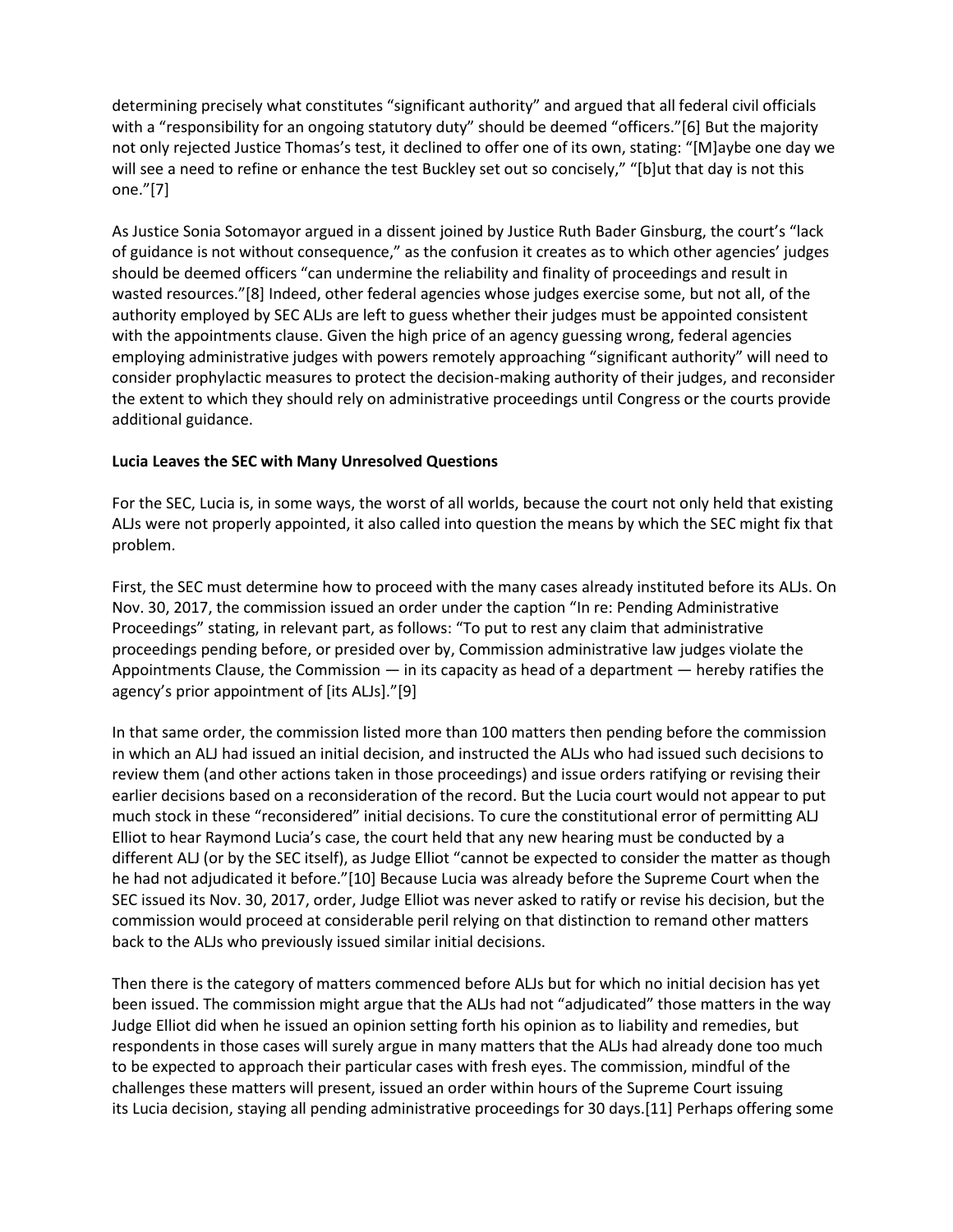insight into how the commission might proceed in these pending  $-$  and, perhaps, many remanded  $$ actions, the June 21 order stated that it "does not preclude the Commission from assigning any proceeding currently pending before an administrative law judge to the Commission itself or to any member of the Commission at any time."[12] The commission deciding such matters directly  $-$  i.e., cutting the ALJs out of the process entirely — may be attractive as a means of avoiding appointments clause problems, but the sheer volume of pending matters would seem to make that approach impracticable if a significant number of respondents sought a new hearing.

Finally, there exists a category of litigants whose appeals of "initial decisions" are currently pending, but who might have failed to preserve any appointments clause challenges to the authority of the ALJs hearing their respective cases. Indeed, the Supreme Court granted certiorari in one case — Lorenzo v. SEC, an appeal regarding the scope of actionable "fraudulent scheme claims"  $-$  just days before announcing its Lucia decision, by which time the court surely knew how it would rule in Lucia. Perhaps it was with those litigants in mind that the court explained that petitioner Lucia, as "'one who ma[de] a timely challenge to the constitutional validity of the appointment of an officer who adjudicate[d] his case,' is entitled to relief."[13] Should the commission decline to exercise its discretion and withdraw its claims in these cases, many individuals and entities will face potential sanctions — ranging from monetary penalties to bars from working in the securities industry — initially imposed by judges who the Supreme Court has now announced had no authority to decide the matters before them. Complicating matters further, should appellate courts remand such cases based on some merits-based reversal, the commission will need to find an appropriate way to adjudicate those cases going forward.

### **The Commission Has No Easy Fix — Even for New Cases**

The commission's Nov. 30, 2017, order ratifying the appointment of ALJs might place those judges on firmer footing for newly filed cases, but even that is far from clear. The Lucia court expressly declined to address the validity of the commission's Nov. 30 order,[14] and further noted that the commission's direct appointment of ALJs would not resolve all constitutional challenges to ALJs' authority in expressly declining to address whether certain statutory restrictions limiting the removal of ALJs violate the Constitution's executive vesting clause.[15] This constitutional challenge, which the solicitor general urged the court to address, is based on the court's holding in Free Enterprise Fund v. Public Company Accounting Oversight Board[16] that the executive vesting clause forbade Congress from providing PCAOB members, as "inferior officers," with "multilevel protection from removal."[17] As Justice Stephen Breyer notes in his partial dissent in Lucia, the complicated question of whether the ALJs would likewise impermissibly have "multilevel protection from removal" is "potentially dramatic."[18] "*If* the Free Enterprise Fund Court's holding applies equally to the administrative law judges  $-$  and I stress the 'if'  $-$  then to hold that the administrative law judges are 'Officers of the United States' is, perhaps, to hold that their removal protections are unconstitutional."[19] By declining to address this removal question, the Lucia court left the commission (and any similarly situated agencies) in limbo, knowing even an effort to address the appointments clause problem decided by the court might run afoul of the Constitution's executive vesting clause.

### **Conclusion**

The Supreme Court's decision in Lucia leaves unanswered more questions than it resolves. Litigants cannot be sure how the SEC will handle pending matters (or whether the SEC's approach will be deemed constitutional), and the SEC cannot be sure how ALJs should be appointed in the future to avoid additional judicial scrutiny. Other agencies hoping the court would offer a bright-line rule to clarify when administrative judges are deemed officers for appointments clause purposes are left, as the court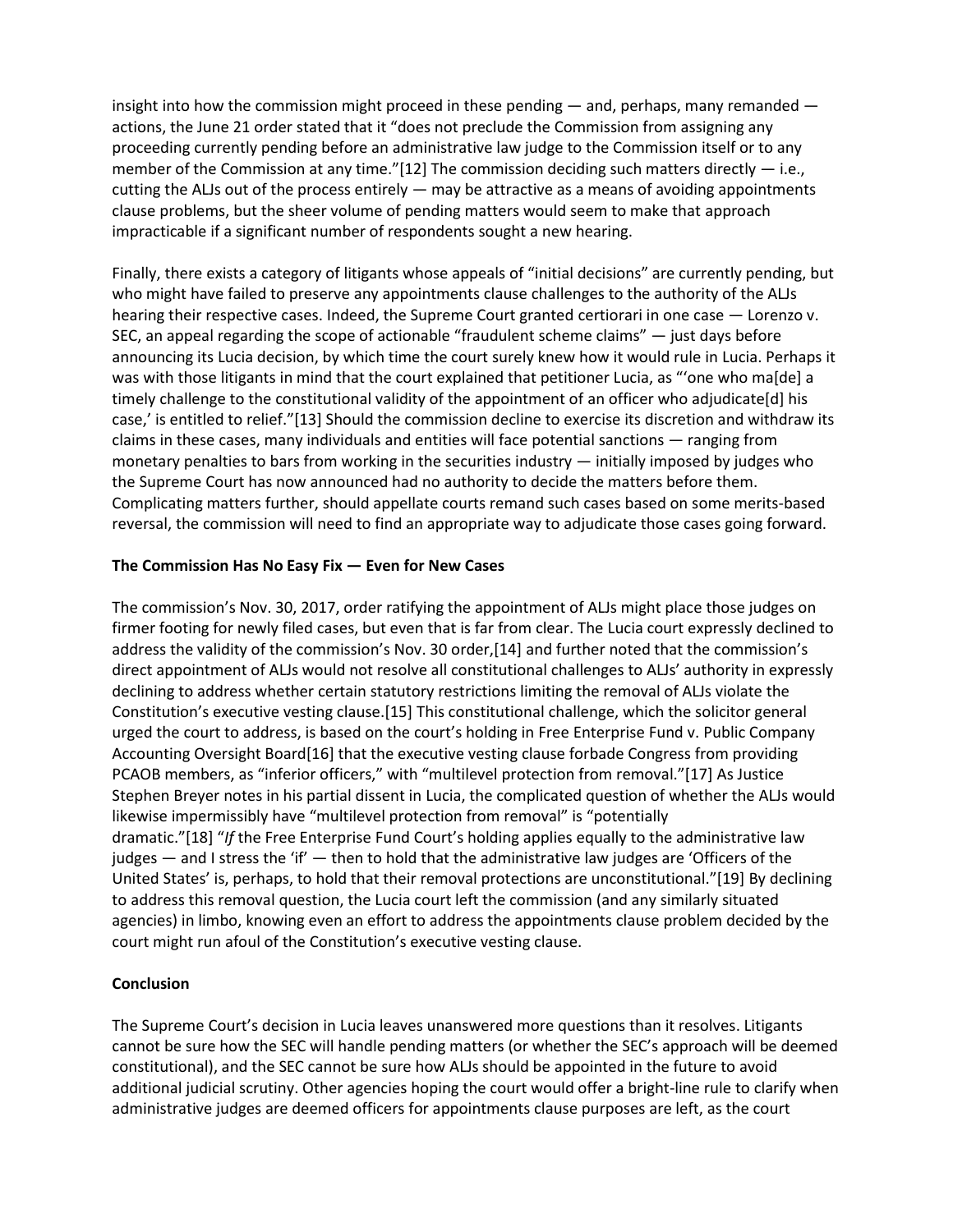acknowledged, with little guidance. In short, we can expect court dockets to be full with cases interpreting Lucia for years to come.

*Michael D. Birnbaum is a partner at Morrison & Foerster LLP. Before joining the firm in May, Birnbaum was a senior SEC trial counsel and spent 11 years at the agency overseeing securities litigation before federal and administrative courts.*

*Jordan Eth and Joel C. Haims are partners at Morrison & Foerster and co-chairmen of the firm's securities litigation, enforcement and white collar criminal defense group.*

*Craig D. Martin is firmwide managing partner at Morrison & Foerster.*

## *Disclosure: Michael Birnbaum worked on matters for the SEC currently pending before the commission and its administrative law judges.*

*The opinions expressed are those of the author(s) and do not necessarily reflect the views of the firm, its clients, or Portfolio Media Inc., or any of its or their respective affiliates. This article is for general information purposes and is not intended to be and should not be taken as legal advice.*

[1] Lucia v. SEC, 585 U. S. \_\_\_\_ (2018), slip. op. at 5.

[2] Id. at 6, citing Freytag v. Commissioner, 501 U. S. 868 (1991); id. at 8 ("Freytag says everything necessary to decide this case").

- [3] Id. at 7, citing Freytag at 882.
- [4] Buckley v. Valeo, 124 U.S. 1 (1976) (per curiam).
- [5] Lucia at 6.
- [6] Lucia, Thomas, J., concurring, at 1.
- [7] Lucia at 7.
- [8] Lucia, Sotomayor, J., concurring, at 1.
- [9] Securities Act Release No. 10440, at 1 (Nov. 30, 2017).
- [10] Lucia at 12-13.
- [11] Securities Act Release No. 10510 (June 21, 2018).
- [12] Id.
- [13] Lucia at 12, quoting Ryder v. United States, 515 U. S. 177, 182–183 (1995).
- [14] Id. at 13 n.6.